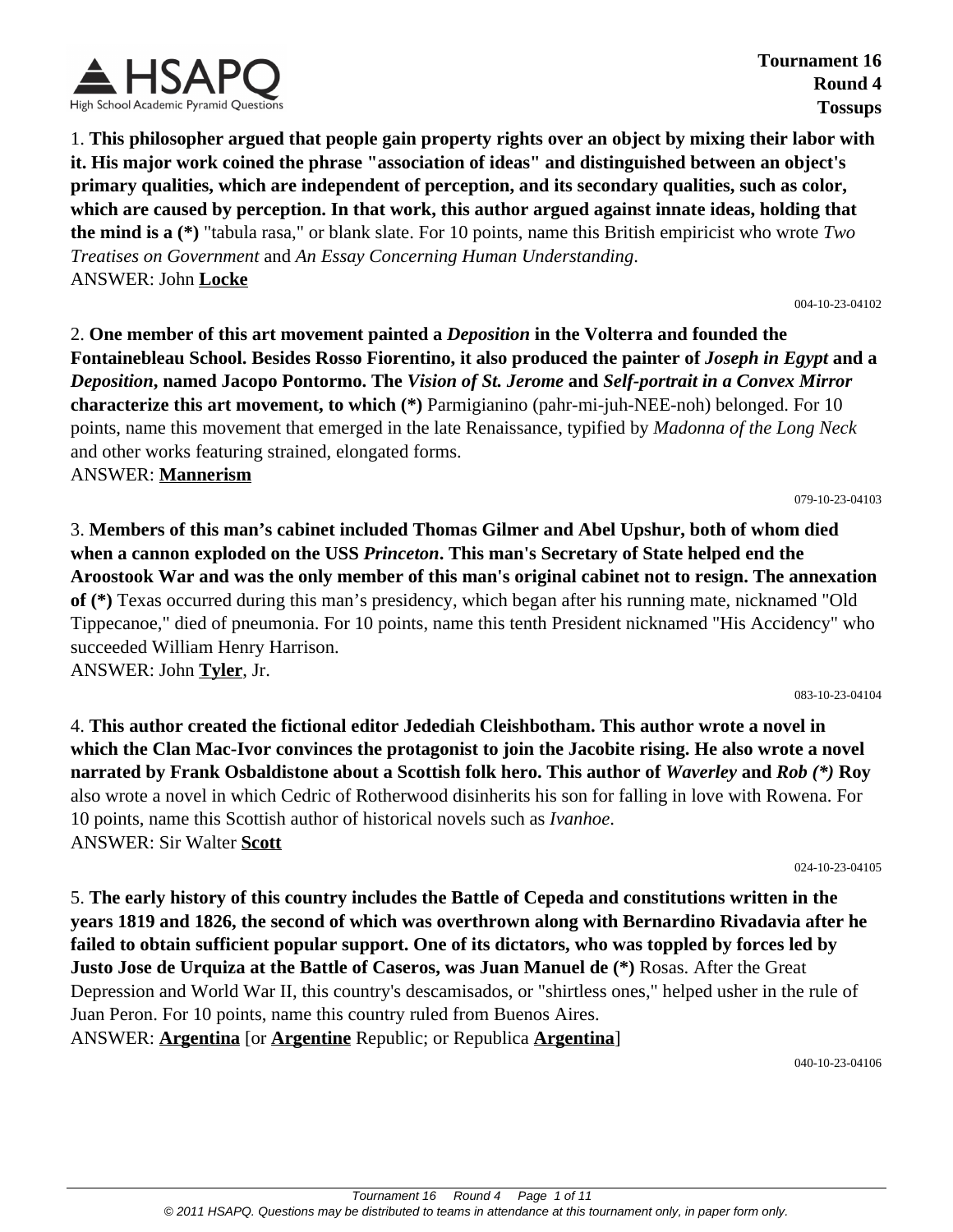6. **Listeria has a surface protein that promotes assembly of this protein, which it then uses to transfer within other cells. Proteins such as tropomodulins and CapZ prevent this protein from undergoing the process of treadmilling. Cytochalasins and phalloidin are toxins that work by binding to this protein, which comes in filamentous "F" polymers and globular "G" monomers. This most abundant protein in animal cells makes up (\*)** cytoskeletal microfilaments. For 10 points, name this protein that also slides along myosin in the power stroke of muscle cells. ANSWER: **actin**

7. **This author wrote one work about Italian immigrants Marco and Rodolpho, the latter of whom marries Catherine to avoid deportation. This author created Joe Keller, who knowingly sells faulty parts that kill twenty-one airmen. This man, who wrote of Eddie Carbone in** *A View from the (\*)* **Bridge**, also wrote *All My Sons*. Giles Corey's last words are "more weight" in a play by this man in which John Proctor is accused of witchcraft. For 10 points, name this American playwright who wrote *The Crucible* and created Willy Loman in *Death of a Salesman*. ANSWER: Arthur Asher **Miller**

8. **A lake near La Poudre Pass is considered to be the source of this river. Part of the southern stretch of this river forms the border between Sonora and Baja California. Near the city of Yuma, this river joins with the Gila River. In the 1900's, heavy rainfall caused this river to overflow and form what is now the Salton Sea. Lake (\*)** Mead was formed from the water of this river during the construction of the Hoover Dam. For 10 points, name this river of the Southwestern U.S. that forms the border between California and Arizona after flowing through the Grand Canyon. ANSWER: **Colorado** River

9. **Boron oxide is used to lower the thermal expansion rate of this material. Usually sodium carbonate and calcium carbonate are added in production of this material, making the soda-lime type. Like metals, it can tempered in order to increase its thermal shock resistance and change its (\*)** break pattern. This amorphous substance is non-crystalline, and it does have the characteristics of a solid despite misconceptions that it is a liquid. It is primarily composed of silica. For 10 points, name this transparent material found in windows. ANSWER: **glass**

10. **Slutsky's equation relates two functions for this quantity. As price increases, this quantity increases for lower-priced goods in the substitution effect. The "Hicksian" variety of this quantity is often contrasted with its "Marshallian" type. Although it increases with price for Veblen goods, this quantity is usually (\*)** inversely correlated with price. For 10 points, name this concept, often paired with supply, which represents the public's desire for a product. ANSWER: **demand**

001-10-23-04110

064-10-23-04109

026-10-23-04108

003-10-23-04107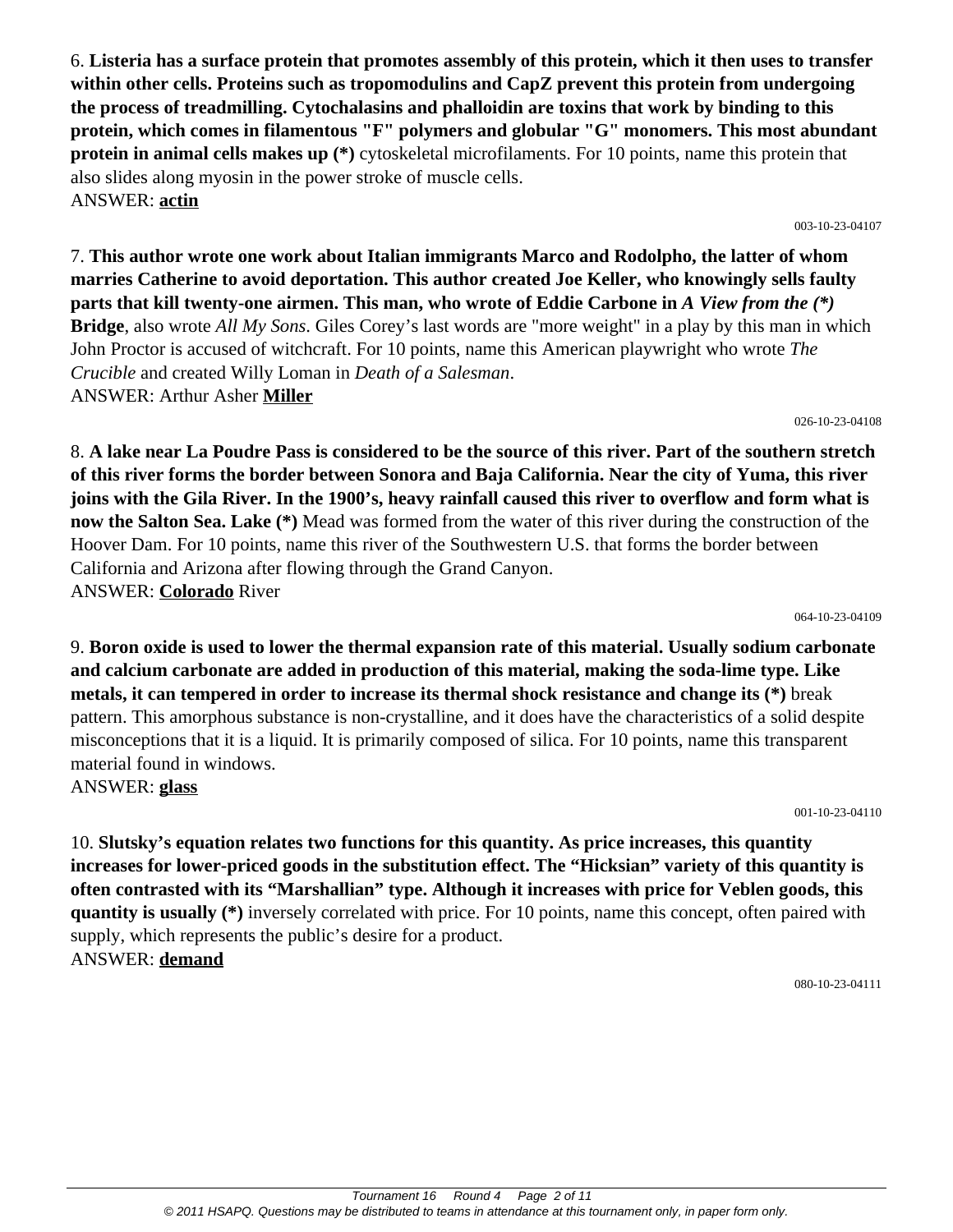11. **In the second movement of one of this composer's works, a passage evoking La Marseillaise succeeds the Lutheran hymn "A Mighty Fortress Is Our God." That work,** *In Black and White***, was composed at roughly the same time as his Cello Sonata. A flute solo represents the title character in his setting of the Mallarmé poem (\*)** *Prelude to the Afternoon of a Fawn*. "Play of the Waves" is the title of the second movement of his symphony *La Mer*. For 10 points, name this French composer whose *Suite Bergamesque* includes the song "Claire de Lune." ANSWER: Achille-Claude **Debussy**

12. **This man told his killer "Shoot, coward! You are only going to kill a man" after he was hunted down in Bolivia. He is the subject of Alberto Korda's photograph "Guerrillero Heroico." This man was appointed president of the national bank despite receiving training as a (\*)** doctor. This man attempted to raise a Marxist revolution in the DR Congo and wrote a popular guidebook to guerilla warfare. In his youth, he took a motorcycle journey across South America. For 10 points, name this Cuban revolutionary and advisor to Fidel Castro.

ANSWER: Che **Guevera** [or Ernesto **Guevara** de la Serna]

13. **One character in this novel is upset that his riding horse Frou-Frou must be killed after a riding accident. A marriage in this novel is threatened when the husband's brother Nikolai is revealed to be dying of consumption, though that couple, Kitty and Levin, had earlier hit a roadblock when Kitty refused to accept Levin as her suitor. The title character engages in a lengthy affair with Count (\*)** Vronsky before committing suicide near this work's end. For 10 points, name this novel by Leo Tolstoy. ANSWER: *Anna Karenina*

040-10-23-04114

015-10-23-04113

14. **This man concluded that the mathematical difficulties inherent in solving his system of ten namesake field equations presented a "serious impediment" to advancement of one theory. His namesake model of solids was a precursor of the Debye model, and he also showed that the law E equals h nu is not specific to (\*)** blackbody radiation. His namesake relation deals was introduced in one of his papers on Brownian motion. He won the Nobel Prize in Physics for his work on the photoelectric effect, but is best known for a theory which predicts length contraction and time dilation. For 10 points, name this formulator of the theory of general relativity. ANSWER: Albert **Einstein**

024-10-23-04115

15. **Dominican friars sing "Laetabundus" on the morning of this day. It occurs twelve days before Epiphany. Eastern Orthodox churches celebrate it on January 7 due to discrepancies between the Gregorian and Julian calendars. In the wake of the English Civil War, the Puritans banned celebration of this holiday. One popular theory states its date was chosen to coincide with the Roman festival for (\*)** Sol Invictus, to encourage the spread of Christianity. For 10 points, name this holiday preceded by Advent and celebrated with trees and presents on December 25th. ANSWER: **Christmas**

082-10-23-04116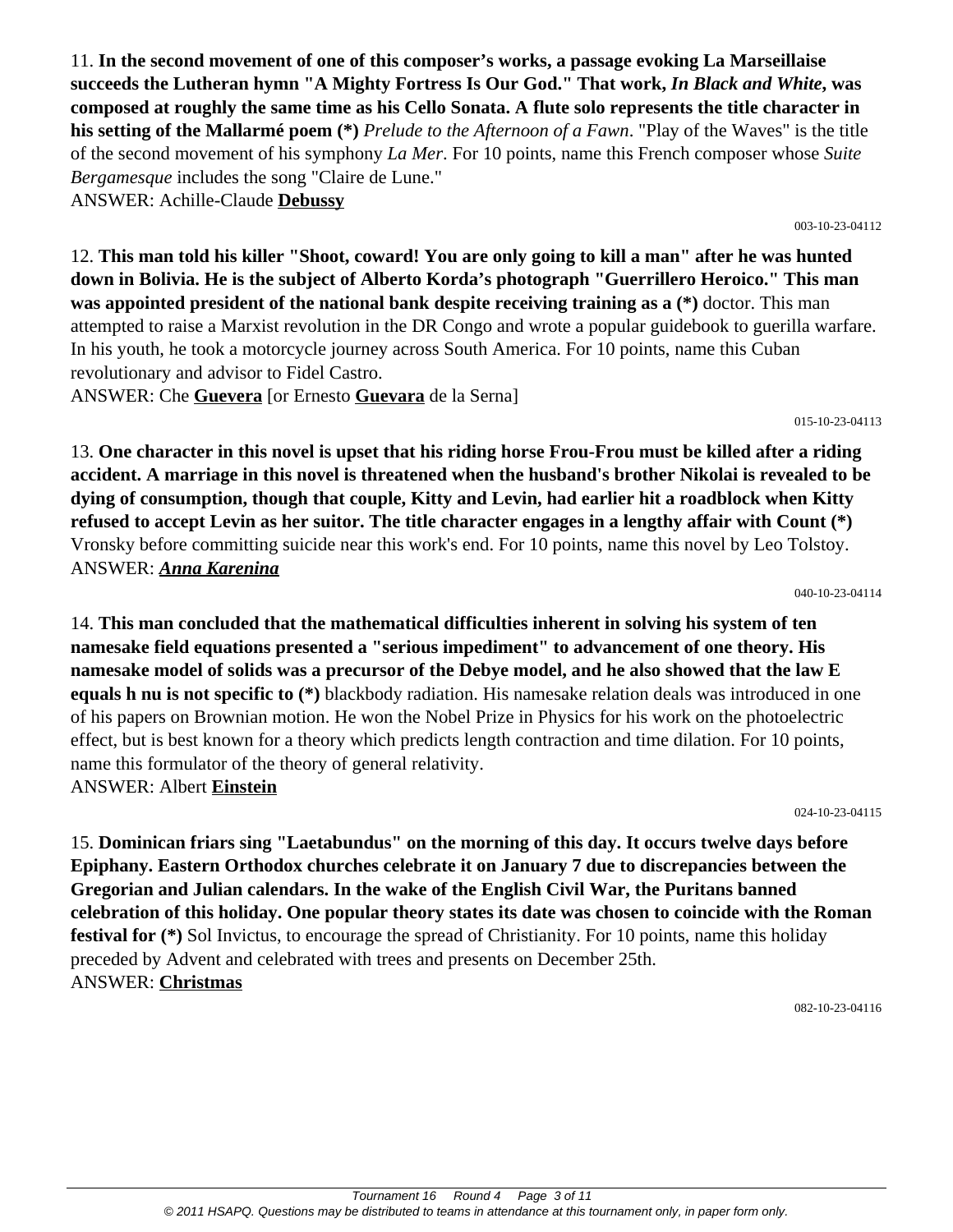16. **One character in this film carries on a phone conversation while extinguishing a fire started when his girlfriend burns a scarf he gives her. That character is accused of animal cruelty after feeding chicken to a chicken he is tasked with taking care of. In this film, Justin Timberlake plays Sean Parker and Armie Hammer plays Cameron and Tyler Winklevoss, crew rowing twins who (\*)** sue the protagonist for stealing the idea of their website, the Harvard Connection. For 10 points, name this film in which Jessie Eisenberg plays Mark Zuckerberg and which documents the founding of Facebook. ANSWER: *The Social Network*

17. **This poet asked his wife for forgiveness in their old age in his three-volume work "Asphodel, That Greeny Flower." Another work of his personifies a city which "lives in the shadow of Passaic Falls." This author of** *Paterson* **claimed "no ideas but in things," a maxim borne out by poems which describe the title object "glazed with rainwater beside the white (\*)** chickens" and apologize for eating "the plums that were in the icebox." For 10 points, name this poet of "The Red Wheelbarrow" and "This Is Just To Say."

ANSWER: William Carlos **Williams**

18. **One leader of this country gave the "Winds of Change" speech forecasting the growth of independence movements in Africa. That man's predecessor relegated much of his domestic policy to Rab Butler and oversaw the weakening of his alliance with the U.S. following an incident that led to the "Law not War" rally. The Beveridge Report was issued in this nation, setting up its liberal health care system. Anthony (\*)** Eden and Harold Macmillan were twentieth century leaders of, for 10 points, what nation whose prime ministers also include John Major and Tony Blair? ANSWER: **United Kingdom** [or Great **Britain**]

19. **George Barnard's statue of this person in Cincinnati was derided as "the stomach-ache statue," and was passed over in favor of a statue of him by Augustus St. Gaudens for Parliament Square, London. Above an inscription noting that his memory is "enshrined forever," one can see a statue of him by (\*)** Daniel Chester French. For 10 points, name this President, depicted by Gutzon Borglum as the rightmost figure on Mount Rushmore, as well as in a seated position at his namesake Washington "memorial."

ANSWER: Abraham **Lincoln**

019-10-23-04120

20. **The rate of convergence of Newton's method is described with this adjective. The existence of solutions for two particular congruence relations of odd primes p and q is determined by whether both p and q are congruent to 3 mod 4, according to a reciprocity theorem of this name solved by Gauss. The discriminant of this type of polynomial is b squared (\*)** minus four ac, which is found under a square root to find the roots of this type of equation. For 10 points, name these polynomials of order two, meaning that they are equal to a times x squared plus b times x plus c. ANSWER: **quadratic** [or **order two** before mentioned]

001-10-23-04121

# 040-10-23-04119

#### 015-10-23-04117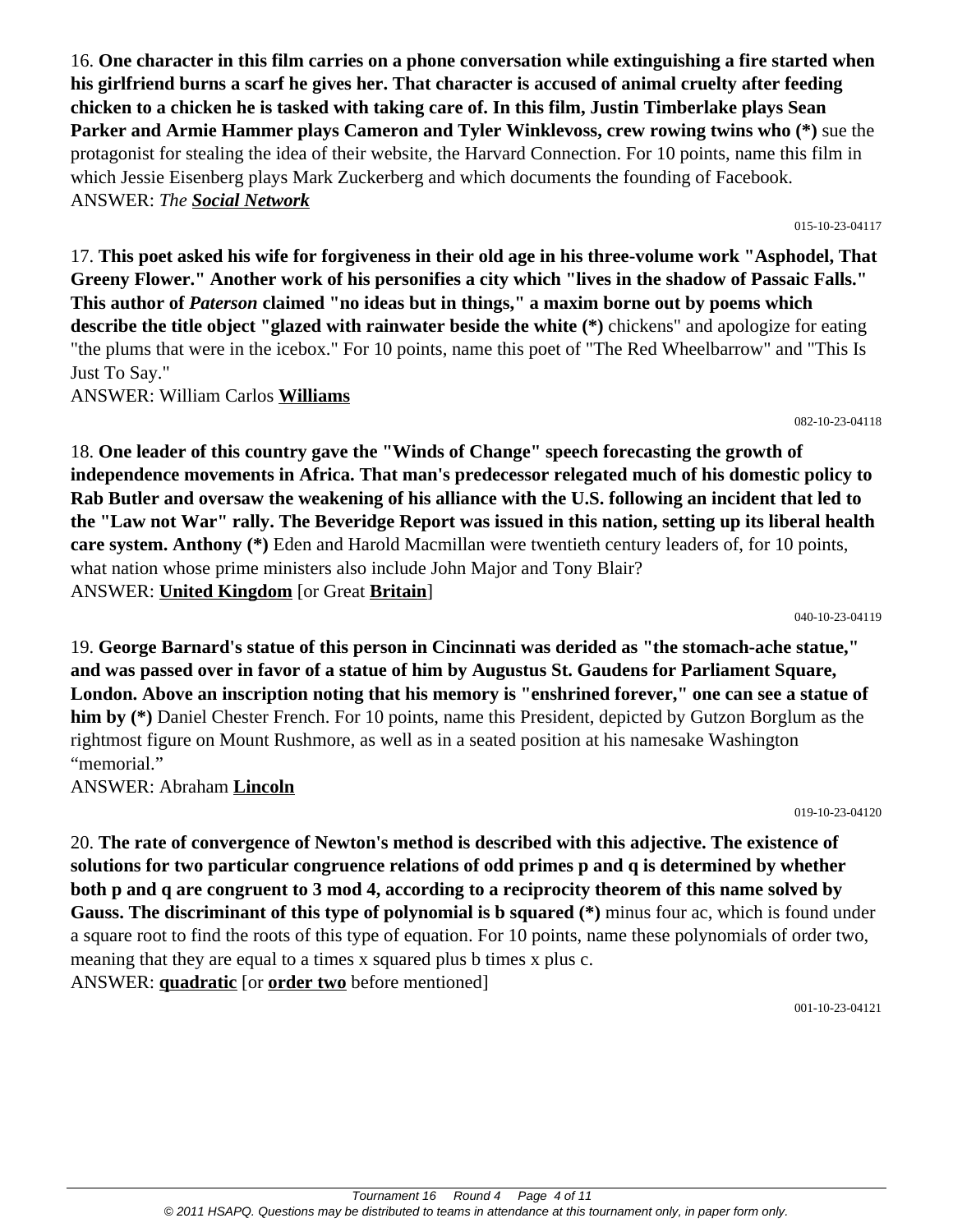21. **At the end of this novel, help comes to the main characters' village from the agricultural expert Napoleon Letsitsi. One character in this work follows his cousin Matthew and Johannes Parfuri and is defended by Mr. Carmichael in a murder trial. This work starts with the main character leaving the village of Ndotsheni when he gets news that his sister Gertrude is sick. That character's son (\*)** Absalom killed Arthur Jarvis. For 10 points, name this work in which Stephen Kumalo goes to Johannesburg, which was written by Alan Paton.

ANSWER: *Cry, the Beloved Country*

023-10-23-04122

22. **Monostatos tries to pursue a princess who was supposedly kidnapped by Sarastro in this work. The queen instructs her daughter to kill Sarastro and gives her a dagger in this work, and one character breaks his vow of fasting by accepting water from an old woman. That old woman later turns out to be (\*)** Papagena, who eventually settles down with Papageno. Prince Tamino is given the title object and is told to rescue Pamina at the beginning of this opera. For 10 points, name this opera by Mozart about an enchanted instrument.

ANSWER: The **Magic Flute** or **Die Zauberflote**

085-10-23-04123

23. **Vietnamese national hero Le Loi defended his country against this dynasty's forces. The Fish Scale Records were used to calculate taxes by this dynasty's founder, the Hongwu Emperor. This dynasty's Yong-le Emperor ordered the construction of Beijing's Forbidden City. The (\*)** Yuan Dynasty fell during the Red Turban Rebellion, which brought this dynasty to power. Zheng He was a eunuch admiral who explored under this dynasty's banner. For 10 points, name this Chinese dynasty that began in the 1300s and was renowned for its porcelain.

ANSWER: **Ming** Dynasty [or Empire of the Great **Ming**; or **Ming** Chao]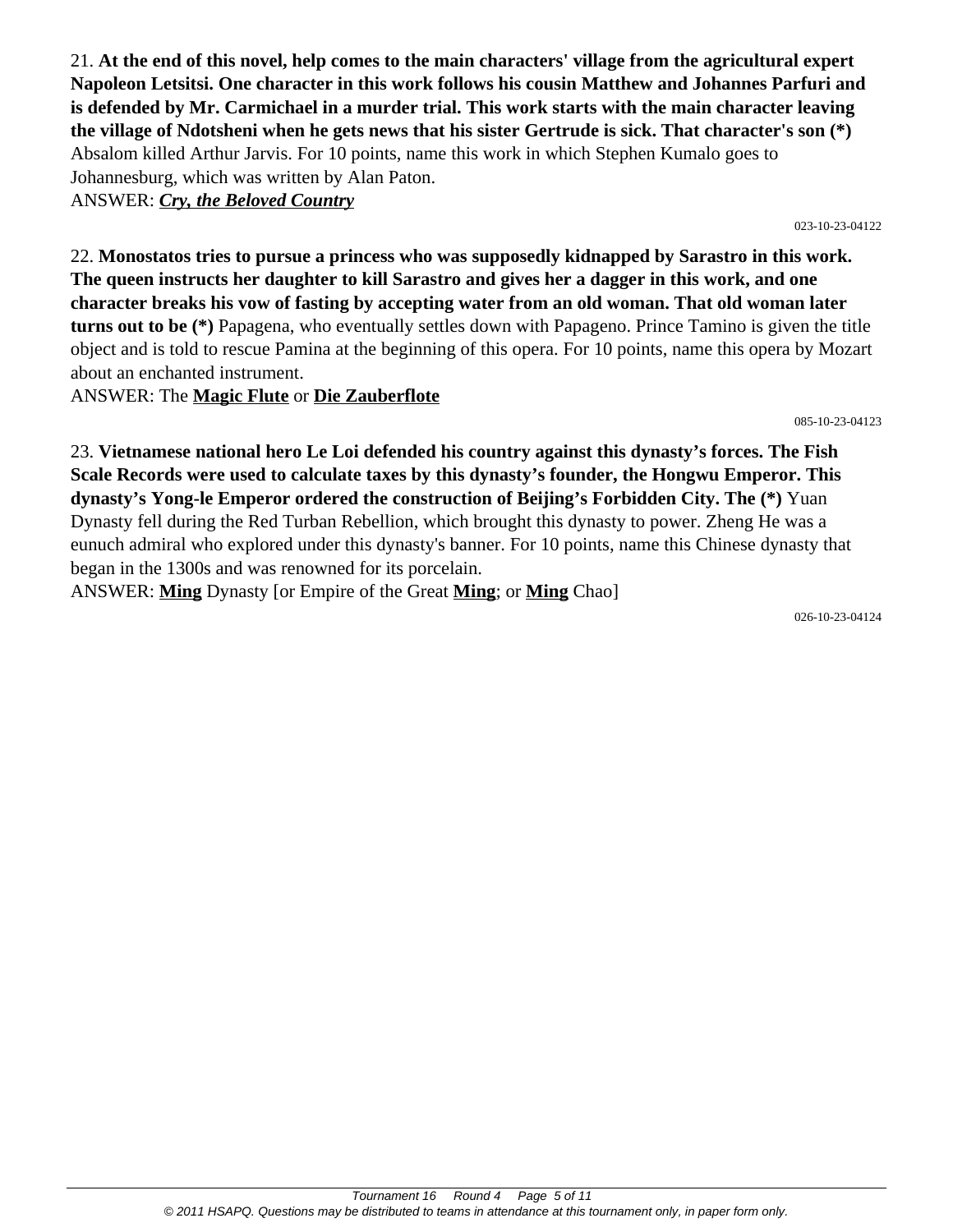

1. He was suffocated by the soldier Macro after years of ineffective rule, during which he amused himself on Capri instead of returning to Rome. For 10 points each:

[10] Name this second Roman Emperor.

ANSWER: **Tiberius** Julius Caesar Augustus [or **Tiberius** Claudius Nero]

[10] Tiberius succeeded this first emperor after marrying his daughter Julia. This adopted nephew of Julius Caesar was said to have "found Rome a city of brick and left it marble."

ANSWER: **Augustus** Caesar [or Gaius **Octavius**; or Gaius Julius Caesar **Octavian**us]

[10] In the late 20s CE, this leader of the Praetorian Guard consolidated power in Rome in the absence of Tiberius, and conspired to murder Tiberius's son Drusus. However, after he was elected consul, Tiberius had him killed.

ANSWER: Lucius Aelius **Sejanus**

019-10-23-04201

2. Name the following about the physical geography of Washington, D.C., for 10 points each.

[10] D.C. lies along this river, which empties into Chesapeake Bay.

ANSWER: **Potomac** River

[10] This tributary of the Potomac rises in nearby Prince George's County, Maryland. Along with Rock Creek and the Potomac, it comprises the capital's flowing water.

ANSWER: **Anacostia** River

[10] The U.S. State Department and George Washington University are both located in this venerable D.C. neighborhood, named for the low-hanging clouds that often accumulate there.

#### ANSWER: **Foggy Bottom**

026-10-23-04202

3. The twenty-seventh and most recently discovered member of this group is Ferdinand, whose existence was confirmed in 2003. For 10 points each:

[10] Identify this set of satellites, which are named either for characters from Shakespeare, as in Titania, or, as in the case of Ariel and Umbriel, for characters from Alexander Pope's *The Rape of the Lock.* ANSWER: the **moons of Uranus** [or obvious equivalents]

[10] Like Titania, this second-largest moon of Uranus, which is fifty percent water ice, is named for a character from *A Midsummer Night's Dream.*

#### ANSWER: **Oberon**

[10] Though Uranus has several large moons, the largest one in the solar system is Ganymede (gah-NIM-eh-dee), which orbits this planet.

#### ANSWER: **Jupiter**

019-10-23-04203

4. Name these trickster gods, for 10 points each.

[10] Either this figure from Native American myth or Raven created mankind and stole fire from the gods as a gift.

#### ANSWER: **Coyote**

[10] This African spider deity retrieved all the stories from Nyame.

#### ANSWER: **Anansi**

[10] This phallic trickster god from the mythology of Southwestern US Native American tribes plays a flute to scare away the winter.

ANSWER: **Kokopelli**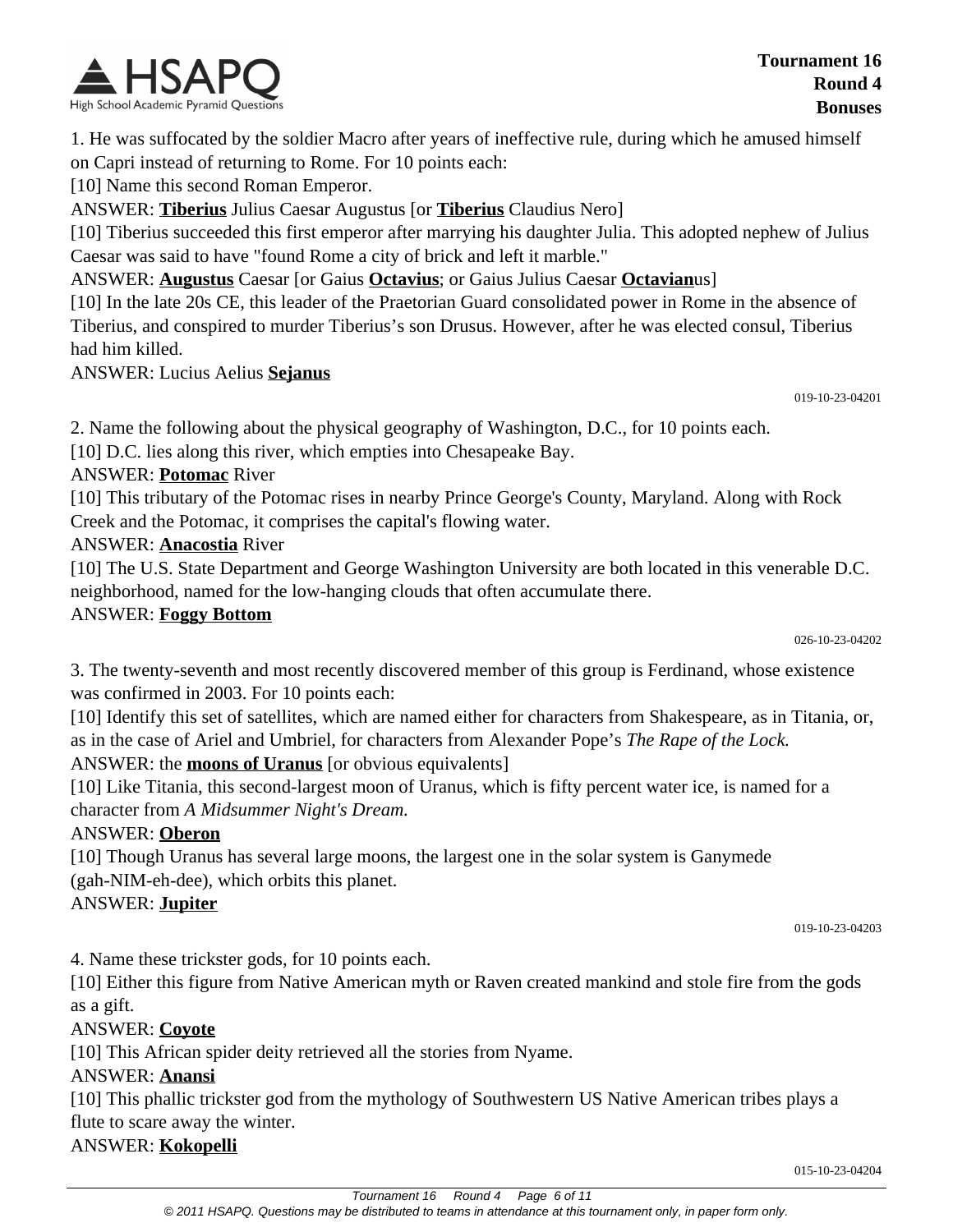5. The first book of Livy provided the main inspiration for this painting. For 10 points each:

[10] Name this painting in which three brothers raise out their arms to their father, who wears a red robe and holds three swords.

## ANSWER: *Oath of the Horatii* [or *Le Serment des Horaces*]

[10] *Oath of the Horatii* is a work by this French painter of *The Death of Marat*.

ANSWER: Jacques-Louis **David** (duh-VEED)

[10] David showed a certain episode from Roman history by depicting the "intervention" of this group of people, who's "rape" was the subject of a Nicolas Poussin work.

ANSWER: **Sabine women** [accept equivalents; prompt on **Sabine**s or similar answers]

064-10-23-04205

6. This building was designed by Iktinos and Kallikrates. For 10 points each:

[10] Name this temple dedicated to Athena which is located in the Acropolis.

# ANSWER: **Parthenon**

[10] The Parthenon is an example of this order of classical architecture, which is characterized by plain columns with no base.

ANSWER: **Doric** order

[10] This term refers to the uppermost part of a column, which often includes the abacus and the bell. ANSWER: **capital**

024-10-23-04206

7. For 10 points each, answer these questions about glycine.

[10] Glycine is an example of one these compounds that also includes leucine and lysine. They are the building blocks of proteins.

## ANSWER: **amino acid**s

[10] Glycine was the most abundant amino acid produced in this 1952 experiment which used simple organic compounds to recreate early Earth conditions.

# ANSWER: **Miller-Urey** or **Urey-Miller** experiment

[10] Glycine is the only amino acid which lacks this property. It is possessed by the other amino acids since they lack an internal plane of symmetry.

# ANSWER: **chiral**ity

064-10-23-04207

8. This man's *English* and *French Suites* were written for the harpsichord. For 10 points each:

[10] Name this prolific German composer who also composed a *Mass in B Minor* and *The Well-Tempered Clavier*.

# ANSWER: **J.S. Bach** [or **Johann Sebastian Bach**; prompt on Johann **Bach**]

[10] Presented to the margrave of a certain state in 1721, this set of six works by J.S. Bach are scored for various instruments, including the violone or violone grosso.

# ANSWER: *Brandenburg Concertos* [or *Brandenburg Concerti*]

[10] This other work by J.S. Bach consists of a trio sonata and several canons, all based on a musical theme given to Bach by Frederick the Great.

ANSWER: *The Musical Offering* [or *Das Musikalische Opfer*]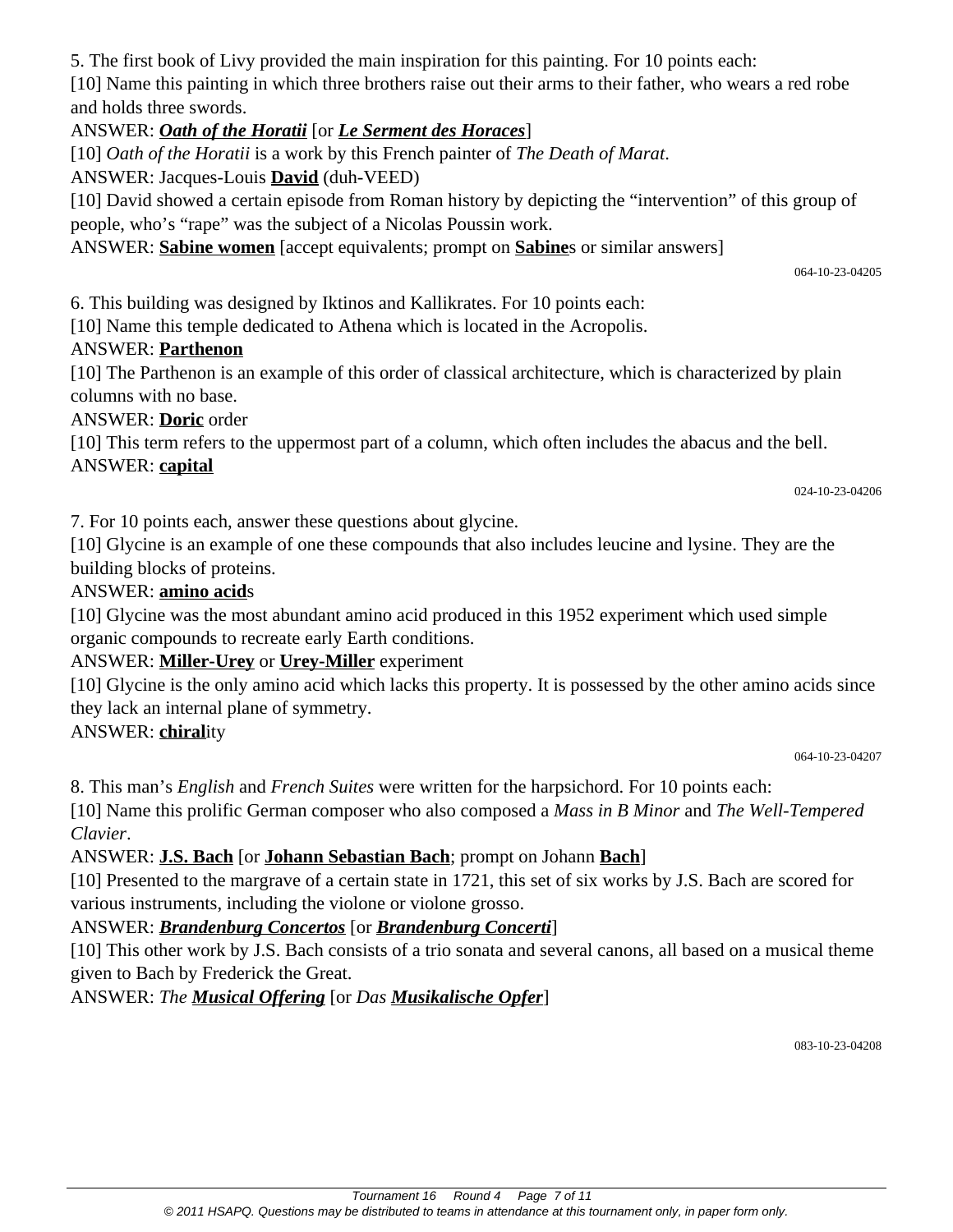9. This author wrote many novels in which an honest young man becomes wealthy through hard work, including *Luck and Pluck* and *Risen from the Ranks*. For 10 points each:

[10] Name this American author of countless "rags to riches" novels, such as *Ragged Dick*. ANSWER: Horatio **Alger**

[10] *Ragged Dick* charts Dick Hunter's rise from poverty to middle-class respectability in this city. Edith Wharton detailed the stifling life of its upper class in *The House of Mirth* and *The Age of Innocence*. ANSWER: **New York** City [or **NYC**]

[10] Dick Hunter rises in status after saving the son of James Rockwell from this type of death. In *An American Tragedy*, Roberta Alden dies this way after being struck by Clyde Griffiths's camera. ANSWER: **drowning** [or clear-knowledge equivalents]

004-10-23-04209

10. For certain situations this quantity can be determined from the  $k_{\rm{so}}$ . For 10 points each:

[10] Name this maximum amount of solute that can dissolve in a given amount of solvent. ANSWER: **solubility** limit

[10] This is the situation in which more solute has dissolved in the solvent than the solubility limit.

Scratching the side of the container or adding a seed crystal will start rapid formation of crystal.

# ANSWER: **supersaturation** [or **supersaturated**]

[10] In this kind of reaction, two soluble ions combine to form an insoluble compound.

# ANSWER: **precipitation** reaction

001-10-23-04210

11. During the 19th century, this country gained independence with the help of Bernardo O'Higgins and engaged in the War of the Pacific against Bolivia and Peru. For 10 points each:

[10] Name this narrow South American country with its capital at Santiago.

ANSWER: Republic of **Chile** [or Republica de **Chile**]

[10] In 1970, this man became President of Chile and his term saw the nationalization of copper mining and banking.

ANSWER: Salvador **Allende** Gossens ("eye"-YEN-"day")

[10] Allende was overthrown in 1973 by a coup d'état led by this man, who led the military junta that controlled Chile until 1990. He came to power thanks to backing by the U.S.

# ANSWER: Augusto José Ramón **Pinochet** Ugarte

12. The singer of this song asks "can you imagine no love, pride, deep-fried chicken." For 10 points each: [10] Name this song that also asks if the subject fell "for a shooting star, one without a permanent scar" and had a parenthetical title of Tell Me.

# ANSWER: "**Drops of Jupiter** (Tell Me)"

[10] "Drops of Jupiter" was a hit song for this rock band led by vocalist Patrick Monahan.

# ANSWER: **Train**

[10] Train returned to prominence in 2009 with the release of this single that mentions an "untrimmed chest" and a "mister, mister on the radio, stereo."

# ANSWER: "**Hey, Soul Sister**"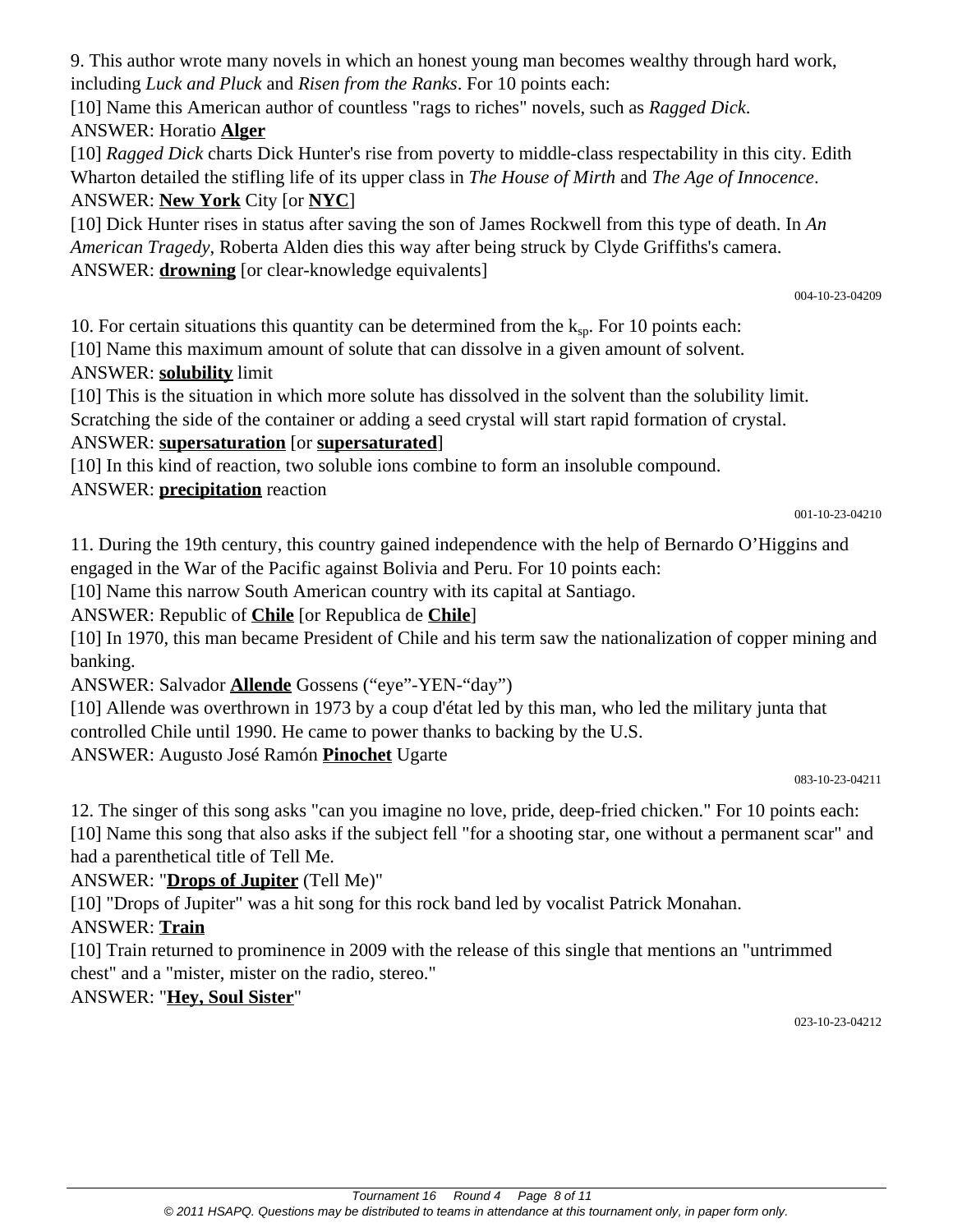13. Written following the death of Richard West, this poem states that, "Some mute inglorious Milton here may rest" at the title location. For 10 points each:

[10] Name this poem which includes the line "Far from the madding crowd's ignoble strife/Their sober wishes never learn'd to stray."

# ANSWER: "**Elegy Written in a Country Churchyard**" [or "**Elegy in a Country Churchyard**"]

[10] "Elegy Written in a Country Churchyard" was written by this English poet whose other poems include "Ode on a Distant Prospect of Eton College" and "Ode on the Death of a Favourite Cat Drowned in a Tub of Goldfishes."

#### ANSWER: Thomas **Gray**

[10] In "Elegy Written in a Country Churchyard," Thomas Gray wrote that these lead "....but to the grave." A 1958 Stanley Kubrick film about World War I has this as its title.

#### ANSWER: **paths of glory**

030-10-23-04213

14. These subatomic entities include up, down, charm, and strange flavors. For 10 points each:

[10] Name these fundamental particles that make up hadrons.

## ANSWER: **quark**s

[10] Two down quarks and an up quark make up this particle, which is found inside the nucleus and named because of its negligible contribution to a nucleus's charge.

## ANSWER: **neutron**

[10] A neutron is classified as this type of hadron. Unlike mesons, hadrons of this type are comprised of three quarks.

## ANSWER: **baryon**s

003-10-23-04214

15. This man once lost a Nobel Prize by one vote to Albert Camus. For 10 points each:

[10] Name this Greek author, who wrote a controversial novel about the human nature of Jesus entitled *The Last Temptation of Christ*.

#### ANSWER: Nikos **Kazantzakis**

[10] Kazantzakis wrote a "Modern Sequel" to his classic Greek epic poem about a veteran of the Trojan War attempting to return home to his beloved Penelope.

# ANSWER: *The Odyssey*

[10] This novel by Kazantzakis describes a bookish narrator who learns to embrace life thanks to the title character, a resident of Crete who was based on a real life mine worker.

#### ANSWER: *Zorba the Greek*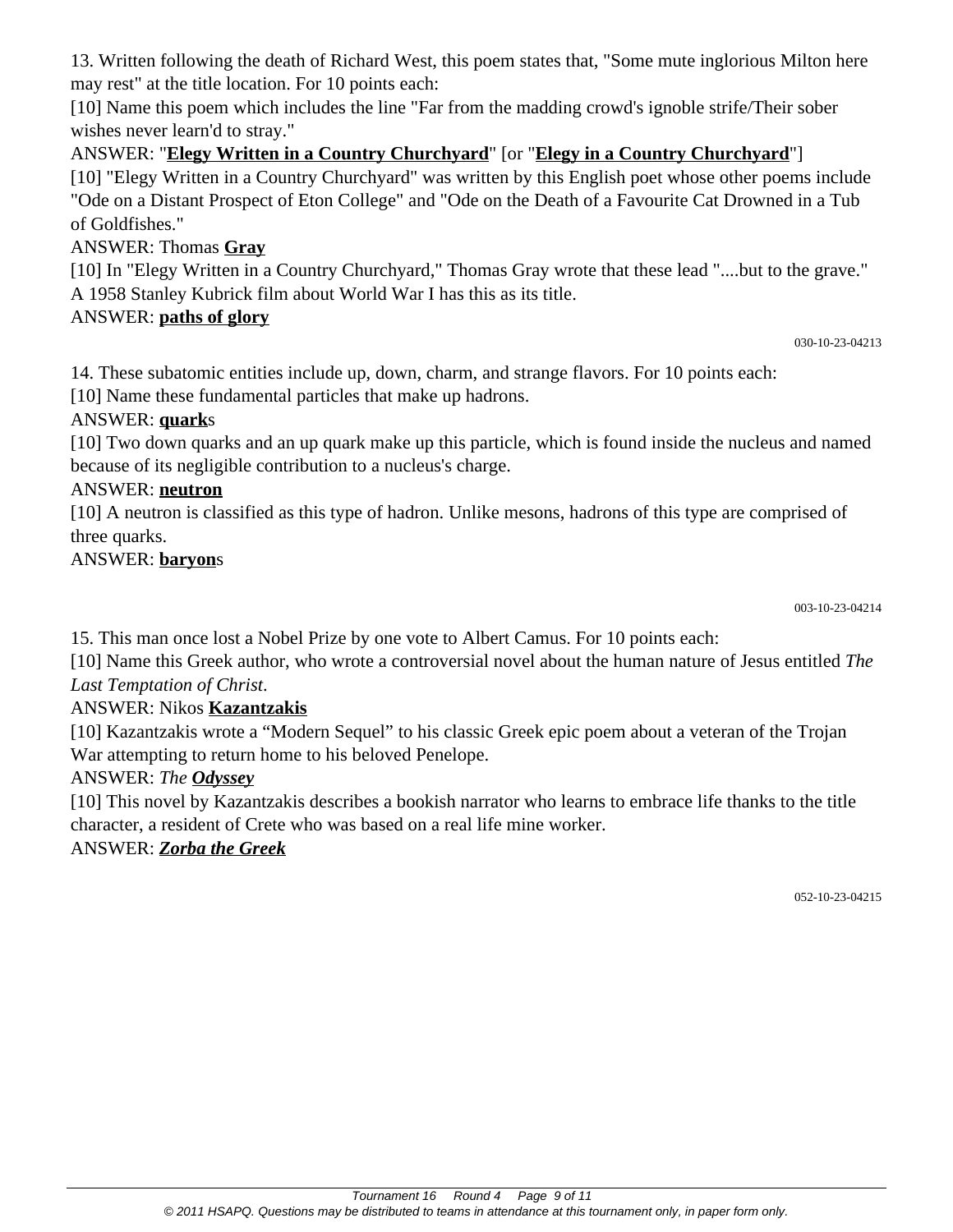16. This man's most notable experiment began shortly after the trial of the Nazi Adolf Eichmann. For 10 points each:

[10] Name this man, whose aforementioned experiment involved commanding subjects to administer electric shocks to unseen persons, to test the limits of their obedience to authority.

# ANSWER: Stanley **Milgram**

[10] Milgram also performed this experiment in which participants were instructed to forward letters to others who were likely to know the letter's final addressee. This experiment helped coin the phrase "six degrees of separation."

#### ANSWER: **small world** experiment

[10] Another famous example of obedience to authority was found in this experiment run by Philip Zimbardo at a namesake university, in which participants were randomly split into two groups of jailers and jailed.

#### ANSWER: **Stanford prison** experiment

081-10-23-04216

17. This man was Thomas Dewey's running mate in the election of 1948. For 10 points each:

[10] Name this man who served as chief justice during such cases as *Brown v. Board of Education*.

#### ANSWER: Earl **Warren**

[10] Warren was Chief Justice during this 1963 case involving a man who had broken into a Florida pool hall. It ruled that state courts must provide an attorney to defendants who cannot afford one.

ANSWER: *Gideon v. Wainwright* [or *Wainwright v. Gideon*]

[10] Warren was also Chief Justice during this 1967 case that declared that a law prohibiting interracial marriage was unconstitutional.

ANSWER: *Loving v. Virginia*

064-10-23-04217

18. Pyotr Shuvalov advised this man, who quelled the January Uprising in Poland-Lithuania. For 10 points each:

[10] Name this Russian czar who was assassinated in 1881 by a terrorist organization called the People's Will.

#### ANSWER: **Alexander II** of Russia [or **Aleksandr Nikolayevich**; prompt on **Alexander**]

[10] Alexander II emancipated these people in 1861. They had been free in Austria-Hungary since 1848 and in England since 1574.

ANSWER: **serf**s [prompt on **slave**s; prompt on **peasant**s; do not accept or prompt anything else]

[10] Eight years after freeing the serfs, Alexander II sold this territory to the US, where it is now the largest state.

ANSWER: **Alaska**